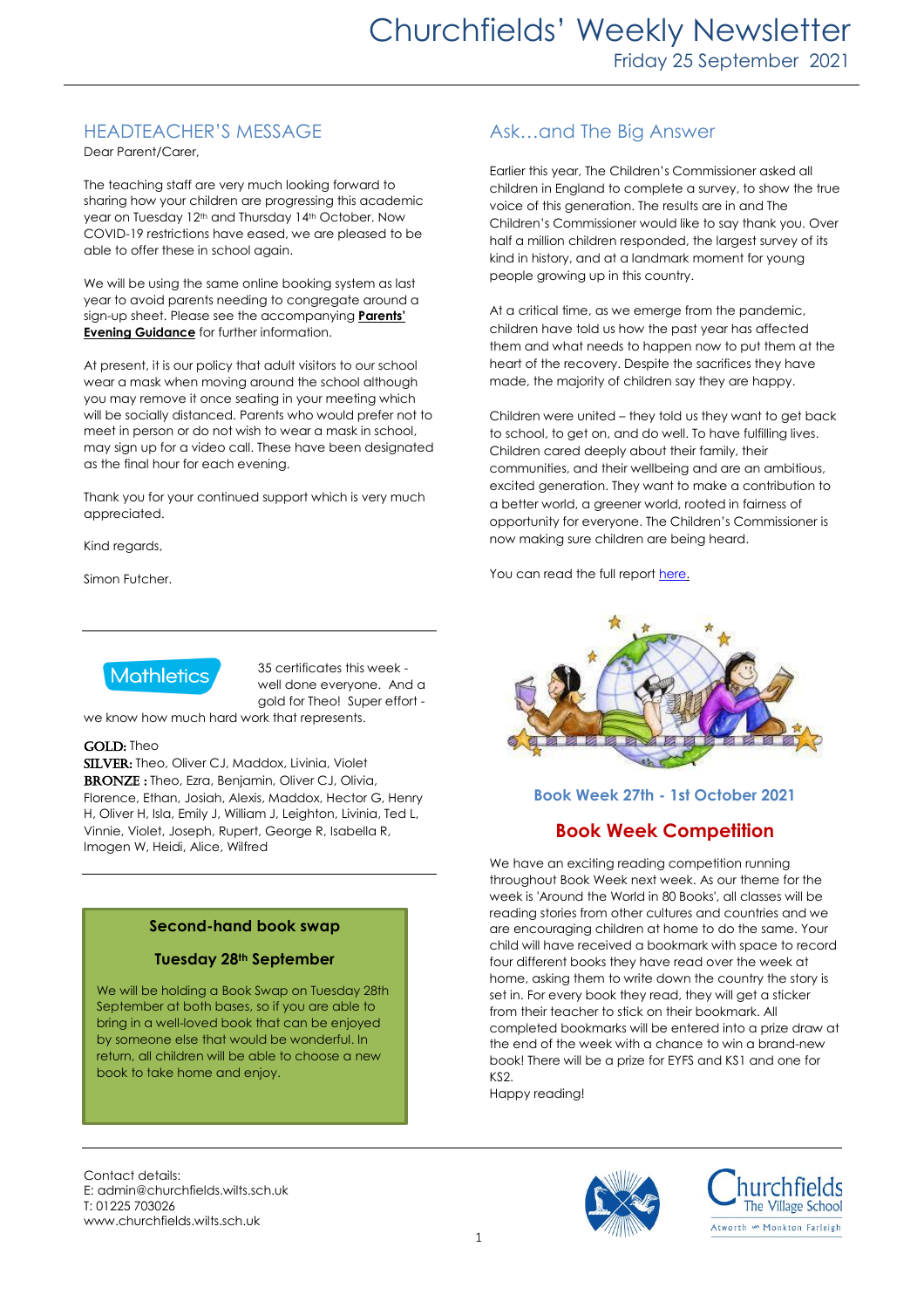# **Parents' Evening Guidance**

- Whether you wish to meet in person or by video, please book an appointment to see your child's classteacher at [https://parents](https://parents-booking.co.uk/churchfieldsvillage)[booking.co.uk/churchfieldsvillage](https://parents-booking.co.uk/churchfieldsvillage) you do not need a password, simply use your child's name and date of birth to sign in. Contact the school office on **admin@churchfields.wilts.sch.uk** or 01225 703026 if you encounter any problems.
- All meetings will be carried out in person with parents wearing masks when moving around the school, and social distancing when sat in the meeting.
- If you do not wish to wear a mask in school or would like to meet by video link, we have designated the final hour for each evening for this.

If you are meeting in person:

- Arrive no more than 10 minutes before your appointment.
- Wear a mask and socially distance from other parents where possible.
- You may remove your mask once you are seated in your meeting as you will be socially distanced from one another.
- Put your mask back on after your meeting ends until you leave the school.

If you are meeting by video link:

- Before your meeting is due to start, log on to your account to check everything is ready to go. We have found that it is best to use Google Chrome web browser for this if using your PC/laptop. Internet Explorer does not always work.
- Ensure your webcam and speaker/microphone (or headset) is set up and you have given your web browser access permission if required (often found under 'privacy' settings).
- Several minutes before your meeting, a blue 'JOIN VIDEO APPOINTMENT' button will appear in your parents' booking account. Click this then wait for the teacher to finish their previous meeting. You will then be connected automatically.
- If you are unable to connect with your child's classteacher during the time of your appointment due to technical issues, this will be logged by them and you will be contacted by the school office the following day to rebook. Please do not telephone the school at the time.
- Appointments are ten minutes in length. In order to prevent you from having to wait at your computer, etc. for your meeting to start, the system will start and end every appointment on time. A timer will be shown during your video call to inform you how much time you have left. All teachers are very willing to continue any important discussions if necessary outside of your

designated slot at another mutually convenient date and time.

## **Booking Dates & Timings:**

- The appointment evenings available for are Tuesday 12<sup>th</sup> and Thursday 14<sup>th</sup> October for all classes at both bases.
- Bookings can be made for these evenings using the online system from Monday 27<sup>th</sup> September to Sunday 10<sup>th</sup> October.

#### **Tuesday 12th October:**

|                     | In-Person                        | Video                    |
|---------------------|----------------------------------|--------------------------|
| Atworth             | $3:30pm -$<br>6:10 <sub>pm</sub> | $6:30$ pm $-$<br>7:30pm  |
| Monkton<br>Farleigh | $3:15$ pm $-$<br>5:55pm          | $6:15$ pm –<br>$7:15$ pm |

#### **Thursday 14th October:**

|                     | In-Person                | Video                   |
|---------------------|--------------------------|-------------------------|
| Atworth             | $3:30$ pm $-$<br>4:40pm  | $5pm - 6pm$             |
| Monkton<br>Farleigh | $3:15$ pm –<br>$4:25$ pm | $4:45$ pm $-$<br>5:45pm |

## Nasal Flu Immunisation

We have been advised by the school age immunisation team that the nasal flu immunisations for our school will now not take place until **January 2022**, However, they are aware there are some children that, due to an underlying medical condition, are at increased risk from the flu virus – if you believe that your child is in the category and you would like the opportunity to book them into an early community clinic please contact their single point of access (SPA) on 0300 247 0082 or [vcl.immunisations@nhs.net.](mailto:vcl.immunisations@nhs.net)

Please note this is an extremely busy time for the team phones and therefore if you are struggling to get through please don't hesitate to contact them via email and someone will return your call.



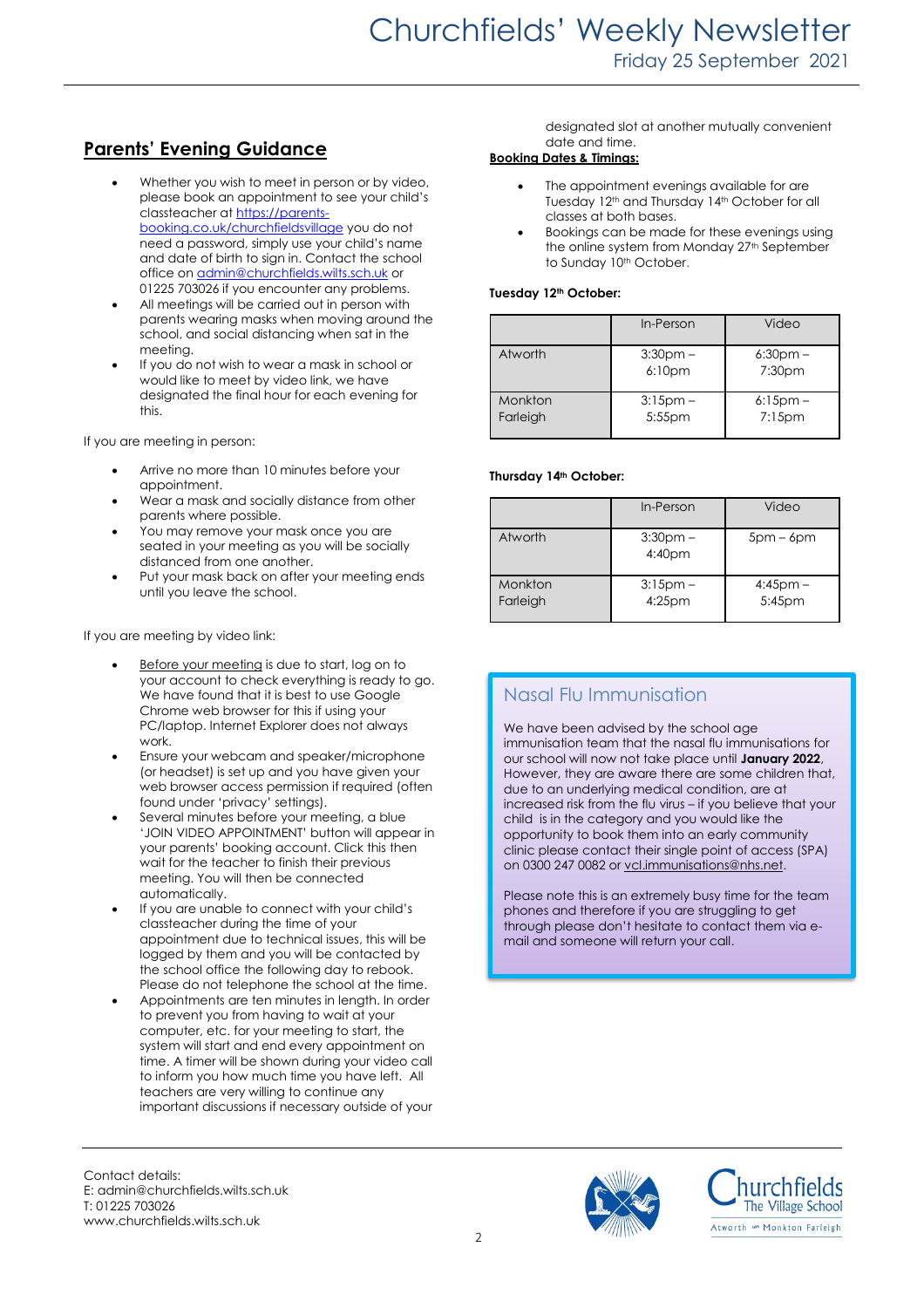# Churchfields' Weekly Newsletter

Friday 25 September 2021



**Tuesday 28th September 7.30pm**

#### **The White Hart Pub, Atworth**

We would love to see as many volunteers as possible at our next PTA meeting. If you are new to Churchfields Atworth and Monkton Farleigh, perhaps you'd like to come along to see what ideas we have, maybe you have some to share. We welcome all for a relaxed evening, scheduled as above. Georgie, Emma and Churchfields PTA.

## Missing Book

Many thanks

This is a request to anyone with children in Key Stage 2 who came to a book worm's club session with Mrs Neal to please check and see if they have the "Enid Blyton Secret Seven Adventure" book. The book was borrowed from a public library and they are now asking for its return.

If found please could you return it to the school office so we can get it back to the public library as soon as possible.

# Save the date! Tuesday 05 October is individual school photo day

Tempest Photographers are coming into school on Tuesday 05 October. They will be at Atworth in the morning before heading over to Monkton Farleigh.



#### Hope debt advice service which supported people by phone and email has returned to meeting people at the Hub and appointments can be made. For more

information on The Hub services clic[k here.](https://www.boahub.co.uk/) 

purgeons children's charity **For families with** children 0-5 dren's Oral ブるる **Health** We will share information and top tips about how to look after your little one's gums & teeth. **Online Session** on 29th Sept For more information 2021 and to book your space at 10:00AM. contact Wiltshire **Children's Centres on** 0800 970 4669

Contact details: E: admin@churchfields.wilts.sch.uk T: 01225 703026 www.churchfields.wilts.sch.uk